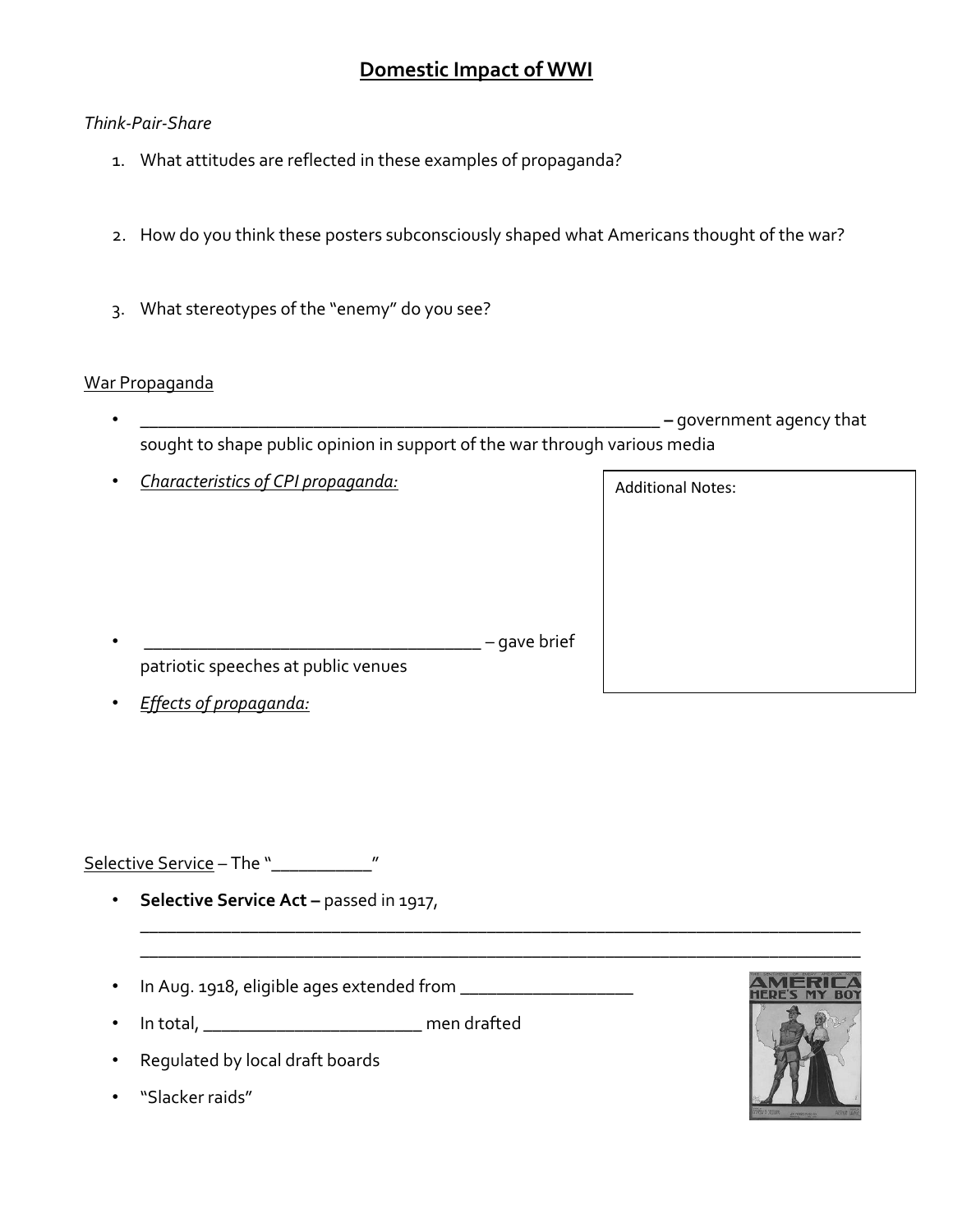## Mobilizing the Economy

| <b>War Industries Board (WIB)</b> | <b>Food and Fuel Act</b> | <b>Liberty Bonds</b> |  |
|-----------------------------------|--------------------------|----------------------|--|
|                                   |                          |                      |  |
|                                   |                          |                      |  |
|                                   |                          |                      |  |
|                                   |                          |                      |  |
|                                   |                          |                      |  |
|                                   |                          |                      |  |
|                                   |                          |                      |  |
|                                   |                          |                      |  |

#### *Think-Pair-Share*

- 1. How could average citizens support the war effort?
- 2. Why do you think the federal government undertook such wide-scale economic and social mobilization?

## Labor

|           | (NWLB) – government agency that                                                                                       |                          |  |
|-----------|-----------------------------------------------------------------------------------------------------------------------|--------------------------|--|
|           | mediated labor disputes and negotiated compromises between ______________ and                                         |                          |  |
|           |                                                                                                                       |                          |  |
|           |                                                                                                                       |                          |  |
|           | employment by consulting labor unions as well as employers                                                            |                          |  |
|           |                                                                                                                       |                          |  |
|           | Women in WWI                                                                                                          | <b>Additional Notes:</b> |  |
|           | Over ________________________ women joined the workforce for<br>the first time, many in higher-paying industrial jobs |                          |  |
| $\bullet$ | Women served for the first time in the U.S. Navy and                                                                  |                          |  |
|           | At war's end, nearly all women lost/kept defense-related jobs                                                         |                          |  |
|           | War's end gave women greater social freedom -<br>$\bullet$                                                            |                          |  |

**\_\_\_\_\_\_\_\_\_\_\_\_\_\_\_\_\_\_\_\_\_\_\_\_\_\_\_\_\_\_\_\_\_\_\_\_** granted women suffrage in 1920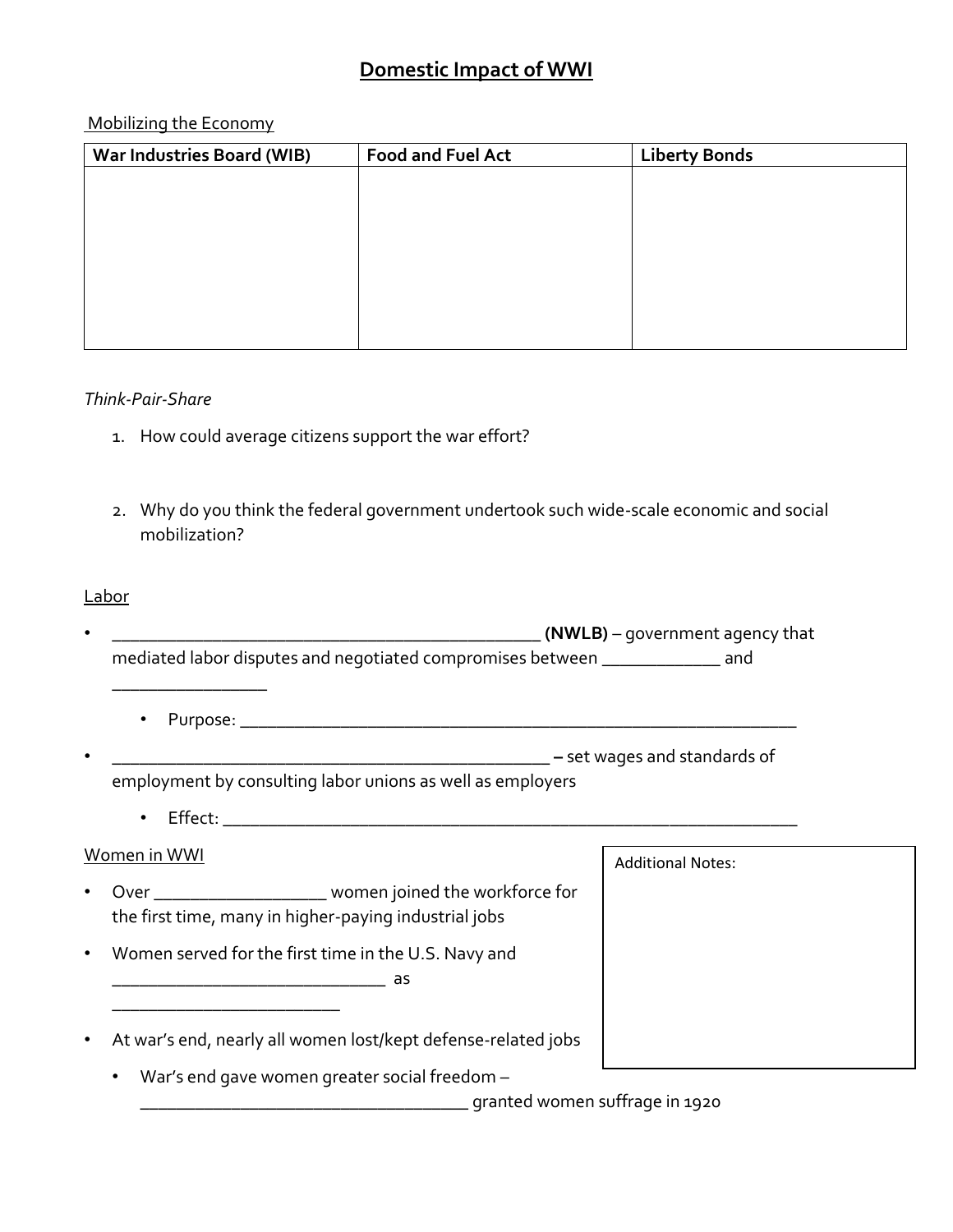### African Americans in Service

- U.S. military was **\_\_\_\_\_\_\_\_\_\_\_\_\_\_\_\_\_\_\_\_\_\_\_\_\_\_\_\_\_\_\_\_\_\_\_\_\_\_\_\_\_\_\_\_**
- **\_\_\_\_\_\_\_\_\_** of draft pool were African Americans
- About **\_\_\_\_\_\_\_\_\_\_\_\_\_\_\_\_\_\_\_\_\_\_\_\_\_\_\_** African American soldiers served in combat in France

Additional Notes:

### African Americans on the Homefront

- Continuous prejudice and discrimination back home
	- Wilson **\_\_\_\_\_\_\_\_\_\_\_\_\_\_\_\_\_\_\_\_\_\_\_\_\_\_\_\_\_** in federal employment. Little was done to prevent **\_\_\_\_\_\_\_\_\_\_\_\_\_\_\_\_\_\_\_\_\_\_\_\_\_\_\_\_**.
- **\_\_\_\_\_\_\_\_\_\_\_\_\_\_\_\_\_\_\_\_\_\_\_\_\_\_\_\_\_\_\_\_\_\_\_\_\_** Acts were used to suppress dissent in the **\_\_\_\_\_\_\_\_\_\_\_\_\_\_\_\_\_\_\_\_\_\_\_\_\_\_\_** – newspapers and other periodicals aimed at a black audience
	- Government **\_\_\_\_\_\_\_\_\_\_\_\_\_\_\_\_\_\_\_\_\_\_\_\_\_\_\_\_\_\_\_\_\_\_\_** of black papers on pretext that German agents were using them to subvert the loyalty of African Americans
- Black leaders and press continued to agitate for reforms e.g. NAACP's *\_\_\_\_\_\_\_\_\_\_\_\_\_\_\_\_\_\_*

### Civil Liberties Curtailed